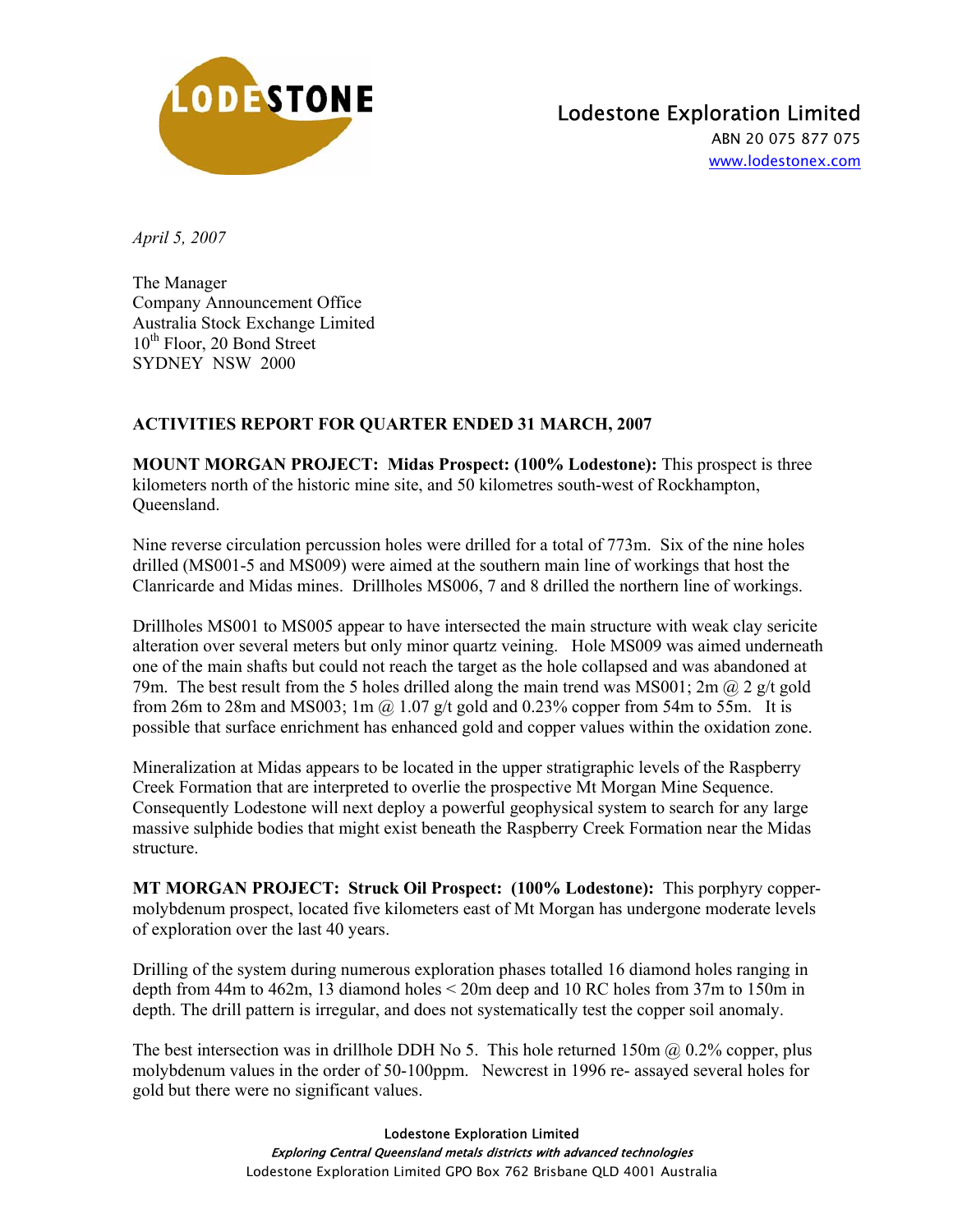Lodestone will convert the drilling database into digital form and review core stored at Mt Morgan to understand what controls the mineralization, determine its geometry and assess its potential in the light of substantial rises in molybdenum prices.

**CRACOW SOUTH PROJECT: Three Prospects: (100% Lodestone):** This project is centered 30 kms south of Cracow, where Sedimentary Holdings and Newcrest are mining high grade epithmal gold orebodies.

Recent reconnaissance was carried out over three prospects; labelled Aeroplane2, Quinns2 and DawsonVale2, to search for basement windows within widespread sandstone cover, and inspect access tracks.

Rock chip samples were collected from Aeroplane2 and Quinns2. Nearly all were from rhyolitic volcanics that occur only in the main creek bed of Quinns Gully. Several zones of weak quartz veining were noted as well as disseminated sulphides. No outcrop was seen at Dawson Vale 2.

Ongoing exploration will be influenced by the rock chip results and reinterpretation of magnetic data, in light of the unexpected discovery of outcropping rhyolites rather than interpreted Camboon Andesite.

**BOCOOLIMA PROJECT: Springlands Prospect: (farm-in can earn up to 51%):** This optioned prospect is 50 kilometres south west of Gladstone, Queensland.

Results of the drilling at Springlands in November 2006 were received during the quarter and, as announced in February 2007, blind semi-massive sulphide mineralization was intersected in hole No SP009; 2m  $\omega$  4.3 % zinc from a downhole depth of 55m-57m.

The intersection is open in all directions and, although is not economic, it represents a high risk target that might lead to more significant mineralization nearby.

Ongoing exploration requires downhole geophysics (EM) to be carried out on drillhole SP009 to determine if the mineralization is conductive. If so, a grid based surface EM geophysical program will be carried out to indicate the overall shape and extent of the sulphide body and assist drill targeting.

**KARINYA PROJECT: Frankton Prospect: (farm-in can earn up to 70%):** This zinc-leadsilver prospect, located 80 kilometers north-east of Adelaide, is optioned from Sedex Minerals Pty Ltd. Lodestone can earn an initial 51% equity by spending \$500,000 within twelve months.

Lodestone is targeting stratabound mineralisation within the Karinya Shale; part of the Lower Kanmantoo Group. This group hosts the Aclair, Talisker and Angus lead-zinc deposits, and the Kanmantoo copper deposit. These deposits are 70 kilometers to 90 kilometers south of Sedex's ground.

The third and final phase of Frankton's geophysical surveys have been completed this week. Detailed interpretation of the magnetic, gravity and electromagnetic data sets is underway.

Early indications are that Lodestone will have strong conductors to drill. Consequently, drilling will follow as soon as a rig can be mobilized.